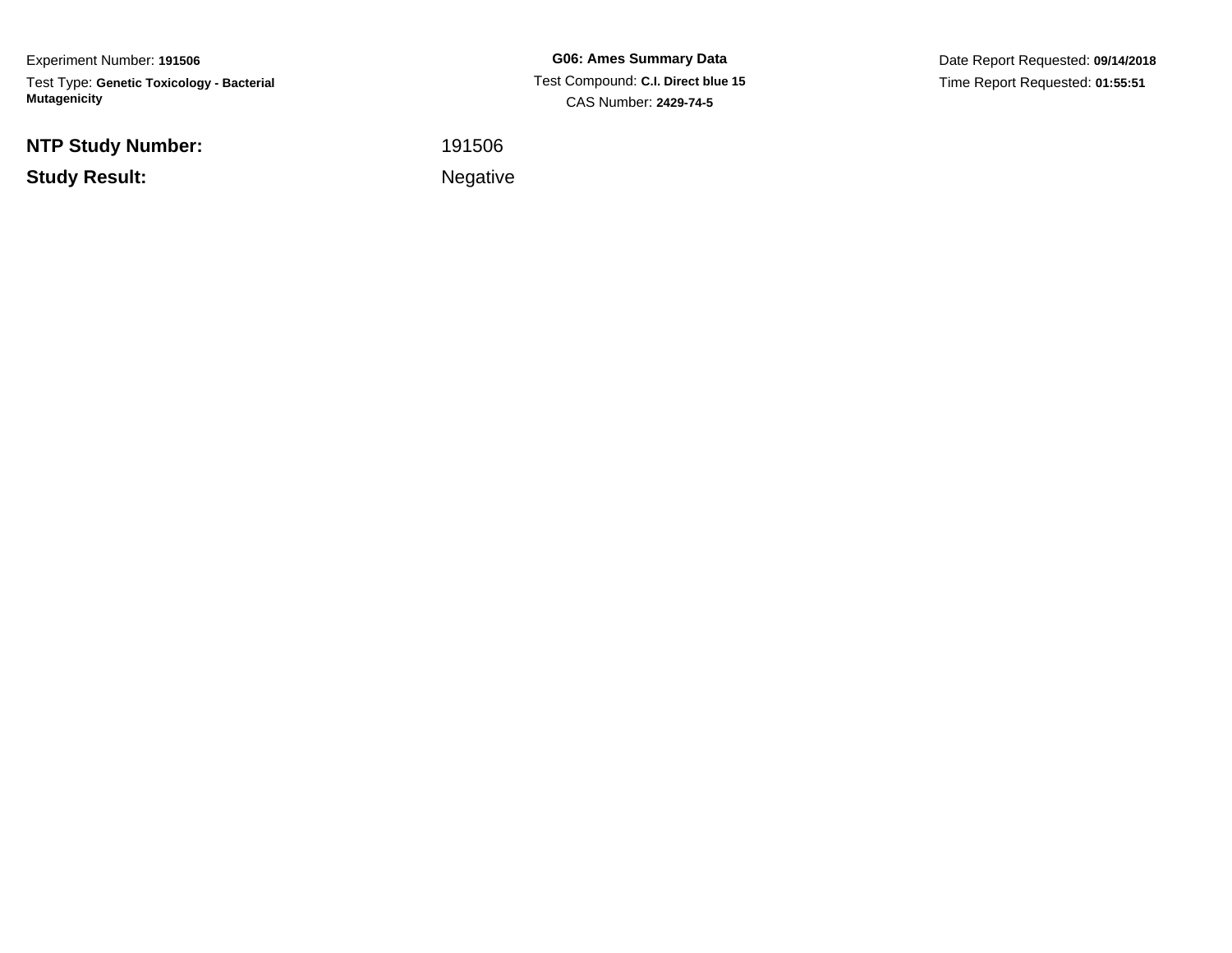Test Type: **Genetic Toxicology - Bacterial Mutagenicity**

## **G06: Ames Summary Data** Test Compound: **C.I. Direct blue 15**CAS Number: **2429-74-5**

|                               |                   |                   | Strain: TA100          |                        |                     |
|-------------------------------|-------------------|-------------------|------------------------|------------------------|---------------------|
| Dose (ug/Plate)               | <b>Without S9</b> | <b>Without S9</b> | <b>With 10% Rat S9</b> | <b>With 10% Rat S9</b> | With 10% Hamster S9 |
| Vehicle Control <sup>1</sup>  | $97 \pm 2.3$      | $106 \pm 4.7$     | $108 \pm 15.1$         | $136 \pm 8.1$          | $101 \pm 5.9$       |
| 100.0                         | $83 \pm 3.7$      | $90 \pm 4.0$      | $109 \pm 13.7$         | $115 \pm 4.3$          | $122 \pm 19.7$      |
| 333.0                         | $92 \pm 7.8$      | $103 \pm 1.8$     | $139 \pm 11.7$         | $120 \pm 2.8$          | $133 \pm 9.8$       |
| 1000.0                        | $97 \pm 2.9$      | $100 \pm 2.1$     | $126 \pm 6.0$          | $135 \pm 5.0$          | $120 \pm 14.4$      |
| 3333.0                        | $83 \pm 7.2$      | $88 \pm 1.9$      | $131 \pm 7.2$          | $118 \pm 2.7$          | $156 \pm 19.1$      |
| 10000.0                       | $74 \pm 7.2$      | $77 \pm 3.2$      | $94 \pm 4.2$           | $106 \pm 4.1$          | $74 \pm 13.9$       |
| <b>Trial Summary</b>          | Negative          | Negative          | Negative               | Negative               | Negative            |
| Positive Control <sup>2</sup> |                   |                   | $1642 \pm 41.2$        | $1230 \pm 27.7$        | $1678 \pm 99.2$     |
| Positive Control <sup>3</sup> | $439 \pm 41.8$    | $394 \pm 78.3$    |                        |                        |                     |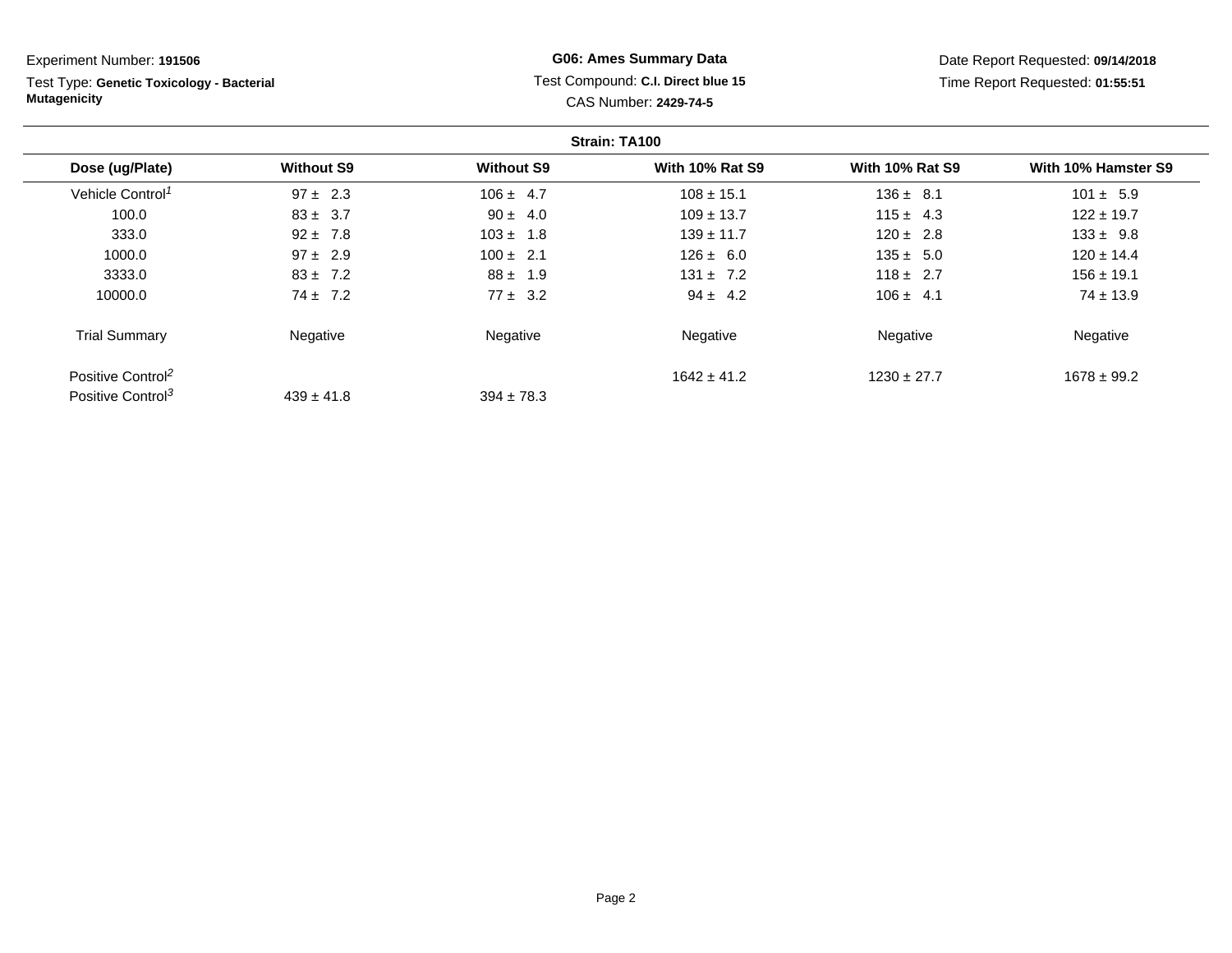Test Type: **Genetic Toxicology - Bacterial Mutagenicity**

**G06: Ames Summary Data** Test Compound: **C.I. Direct blue 15**CAS Number: **2429-74-5**

Date Report Requested: **09/14/2018**Time Report Requested: **01:55:51**

| Dose (ug/Plate)               | With 10% Hamster S9 |
|-------------------------------|---------------------|
| Vehicle Control <sup>1</sup>  | $144 \pm 3.6$       |
| 100.0                         | $116 \pm 6.1$       |
| 333.0                         | $117 \pm 6.3$       |
| 1000.0                        | $138 \pm 8.4$       |
| 3333.0                        | $126 \pm 9.8$       |
| 10000.0                       | $111 \pm 9.8$       |
| <b>Trial Summary</b>          | Negative            |
| Positive Control <sup>2</sup> | $2104 \pm 81.4$     |
| Positive Control <sup>3</sup> |                     |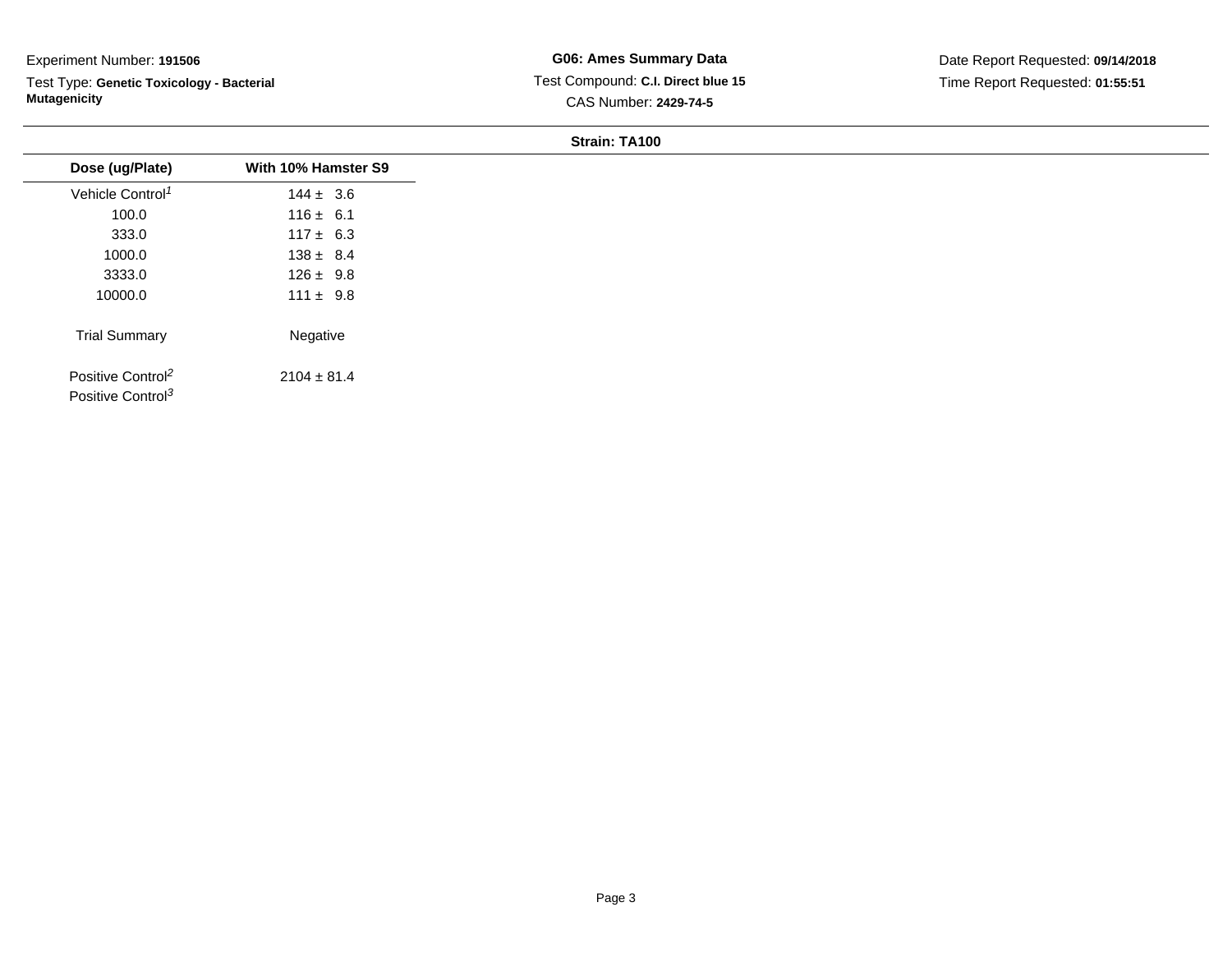Test Type: **Genetic Toxicology - Bacterial Mutagenicity**

## **G06: Ames Summary Data** Test Compound: **C.I. Direct blue 15**CAS Number: **2429-74-5**

|                               |                   |                   | Strain: TA1535         |                        |                     |
|-------------------------------|-------------------|-------------------|------------------------|------------------------|---------------------|
| Dose (ug/Plate)               | <b>Without S9</b> | <b>Without S9</b> | <b>With 10% Rat S9</b> | <b>With 10% Rat S9</b> | With 10% Hamster S9 |
| Vehicle Control <sup>1</sup>  | $3 \pm 0.9$       | $3 \pm 0.3$       | $9 \pm 1.8$            | $6 \pm 0.9$            | $4 \pm 0.6$         |
| 100.0                         | $1 \pm 0.3$       | $2 \pm 0.9$       | $1 \pm 0.3$            | $6 \pm 1.5$            | $3 \pm 0.6$         |
| 333.0                         | $4 \pm 1.2$       | $3 \pm 0.6$       | $5 \pm 0.6$            | $4 \pm 0.9$            | $5 \pm 1.2$         |
| 1000.0                        | $\pm$ 0.6         | $3 \pm 0.9$       | $3 \pm 0.7$            | $5 \pm 1.2$            | $2 \pm 0.7$         |
| 3333.0                        | $2 \pm 0.9$       | $1 \pm 0.3$       | $2 \pm 0.7$            | $4 \pm 1.2$            | $4 \pm 1.5$         |
| 10000.0                       | $2 \pm 0.6$       | $1 \pm 0.6$       | $3 \pm 1.7$            | $3 \pm 0.3$            | $5 \pm 0.6$         |
| <b>Trial Summary</b>          | Negative          | Negative          | Negative               | Negative               | Negative            |
| Positive Control <sup>2</sup> |                   |                   | $102 \pm 16.2$         | $42 \pm 4.3$           | $197 \pm 38.9$      |
| Positive Control <sup>3</sup> | $126 \pm 11.1$    | $310 \pm 33.8$    |                        |                        |                     |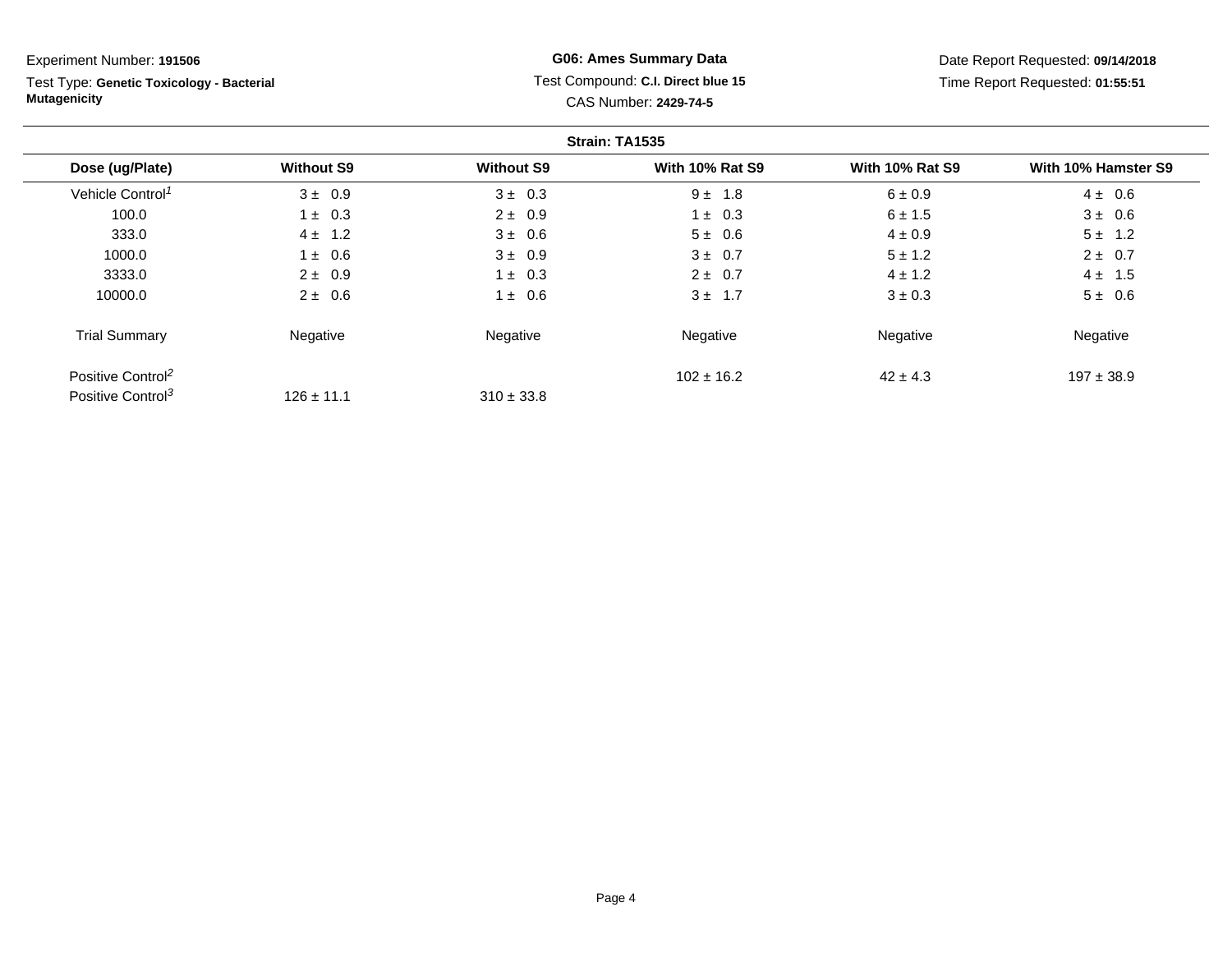Test Type: **Genetic Toxicology - Bacterial Mutagenicity**

**G06: Ames Summary Data** Test Compound: **C.I. Direct blue 15**CAS Number: **2429-74-5**

| Dose (ug/Plate)                                                | With 10% Hamster S9 |
|----------------------------------------------------------------|---------------------|
| Vehicle Control <sup>1</sup>                                   | $14 \pm 1.9$        |
| 100.0                                                          | $10 \pm 1.2$        |
| 333.0                                                          | $7 \pm 0.3$         |
| 1000.0                                                         | 6 ± 1.7             |
| 3333.0                                                         | $7 \pm 0.9$         |
| 10000.0                                                        | $6 \pm 1.5$         |
| <b>Trial Summary</b>                                           | Negative            |
| Positive Control <sup>2</sup><br>Positive Control <sup>3</sup> | $41 \pm 3.8$        |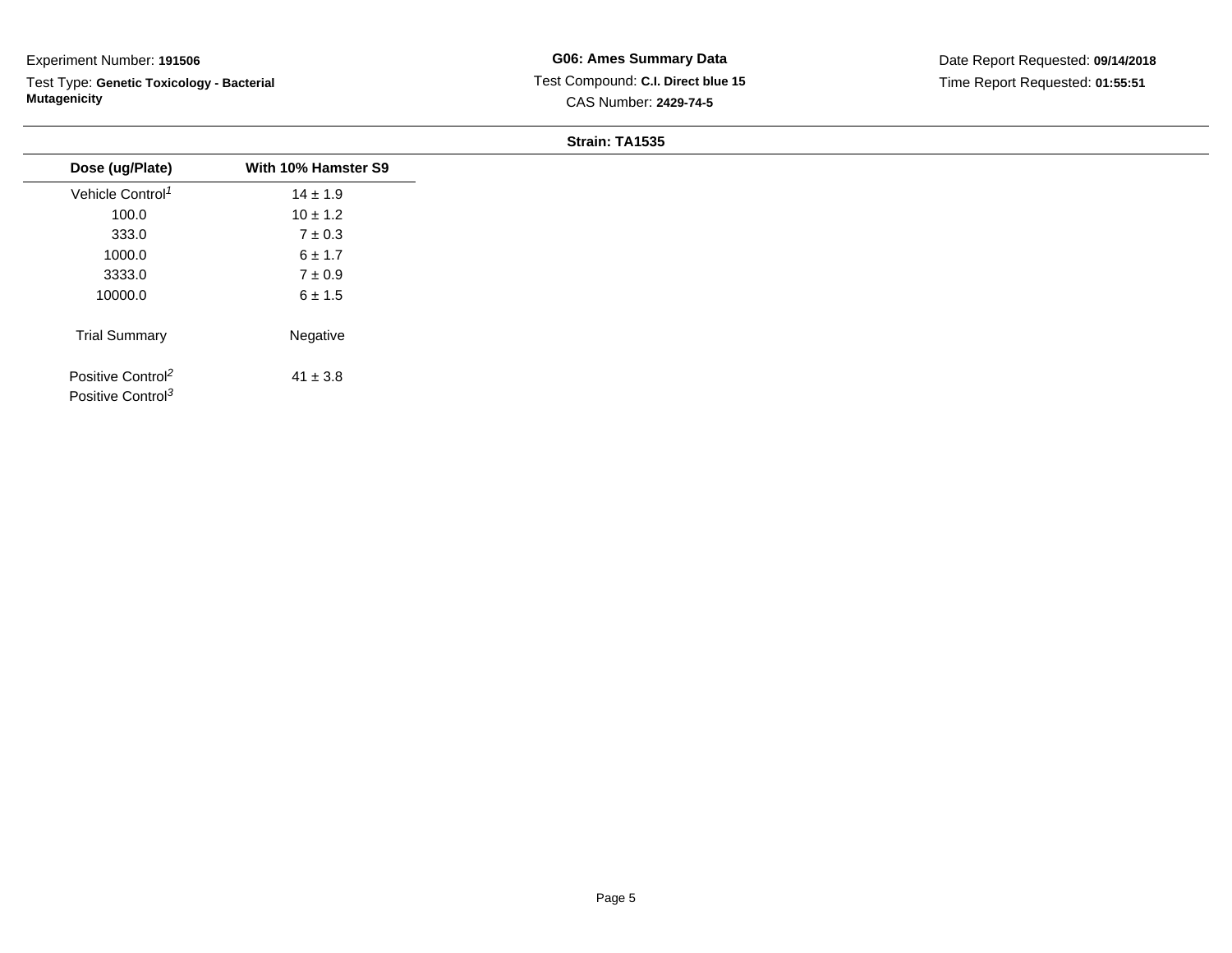Test Type: **Genetic Toxicology - Bacterial Mutagenicity**

## **G06: Ames Summary Data** Test Compound: **C.I. Direct blue 15**CAS Number: **2429-74-5**

|                               |                   |                   | Strain: TA1537         |                        |                     |
|-------------------------------|-------------------|-------------------|------------------------|------------------------|---------------------|
| Dose (ug/Plate)               | <b>Without S9</b> | <b>Without S9</b> | <b>With 10% Rat S9</b> | <b>With 10% Rat S9</b> | With 10% Hamster S9 |
| Vehicle Control <sup>1</sup>  | $8 \pm 1.2$       | $4 \pm 0.3$       | $6 \pm 1.5$            | $6 \pm 1.2$            | $4 \pm 1.2$         |
| 100.0                         | $5 \pm 2.8$       | $4 \pm 0.9$       | $7 \pm 2.1$            | $6 \pm 1.0$            | $12 \pm 2.2$        |
| 333.0                         | $4 \pm 1.5$       | $4 \pm 1.2$       | $7 \pm 2.2$            | $3 \pm 1.2$            | $6 \pm 1.2$         |
| 1000.0                        | $3 \pm 0.9$       | $3 \pm 1.0$       | $6 \pm 1.8$            | $4 \pm 0.3$            | $7 \pm 1.5$         |
| 3333.0                        | $5 \pm 2.2$       | $4 \pm 0.3$       | $4 \pm 1.3$            | $2 \pm 0.3$            | $9 \pm 2.6$         |
| 10000.0                       | $2 \pm 1.2$       | $\pm$ 0.6         | $1 \pm 0.0$            | $5 \pm 1.2$            | $3 \pm 0.9$         |
| <b>Trial Summary</b>          | Negative          | Negative          | Negative               | Negative               | Negative            |
| Positive Control <sup>2</sup> |                   |                   | $204 \pm 29.4$         | $72 \pm 8.7$           | $120 \pm 8.0$       |
| Positive Control <sup>4</sup> | $116 \pm 13.4$    | $72 \pm 38.0$     |                        |                        |                     |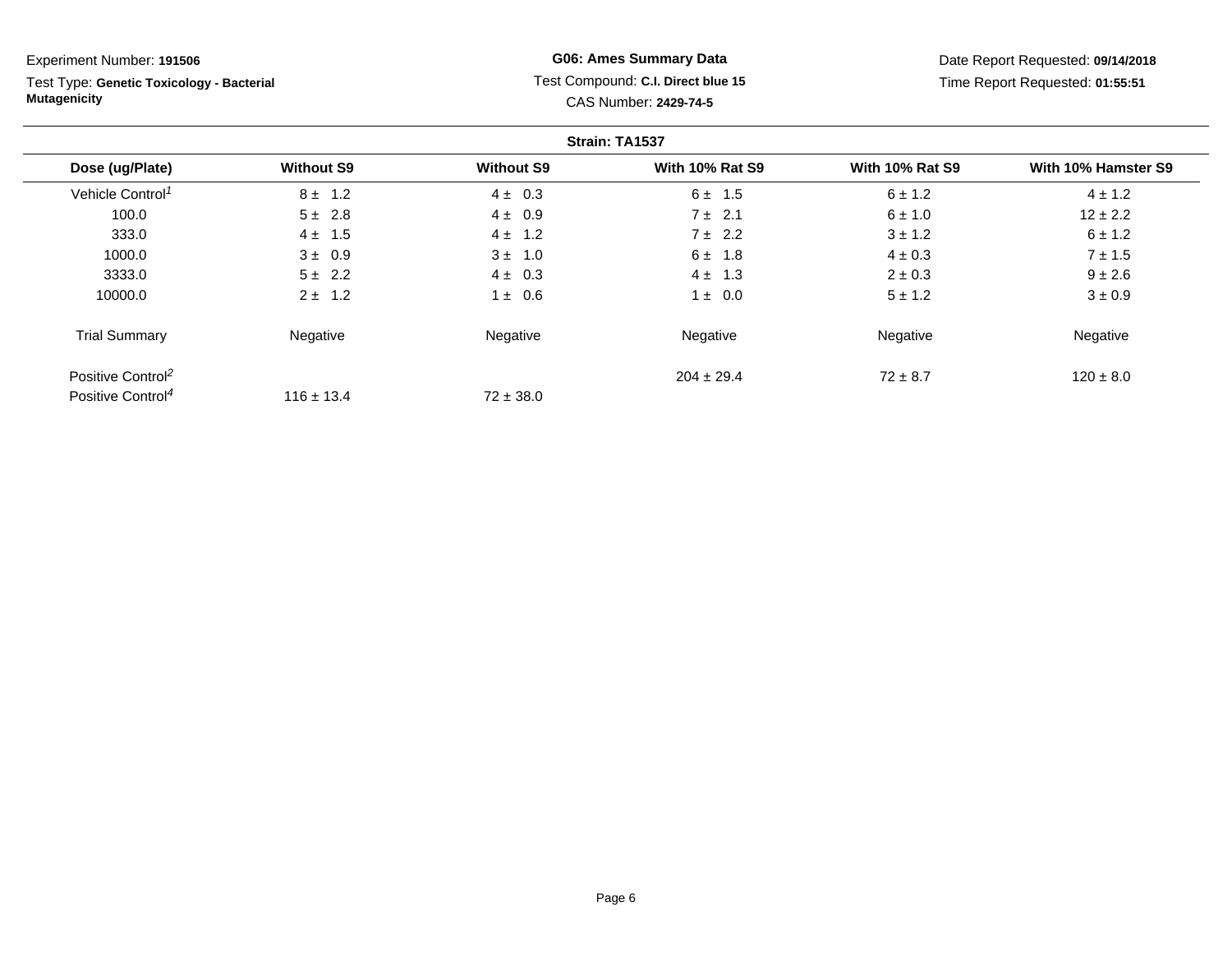Test Type: **Genetic Toxicology - Bacterial Mutagenicity**

**G06: Ames Summary Data** Test Compound: **C.I. Direct blue 15**CAS Number: **2429-74-5**

| Dose (ug/Plate)                                                | With 10% Hamster S9 |
|----------------------------------------------------------------|---------------------|
| Vehicle Control <sup>1</sup>                                   | 6 ± 0.9             |
| 100.0                                                          | $8 \pm 0.3$         |
| 333.0                                                          | $7 \pm 1.5$         |
| 1000.0                                                         | $3 \pm 0.0$         |
| 3333.0                                                         | $4 \pm 0.3$         |
| 10000.0                                                        | $4 \pm 1.2$         |
| <b>Trial Summary</b>                                           | Negative            |
| Positive Control <sup>2</sup><br>Positive Control <sup>4</sup> | $163 \pm 27.8$      |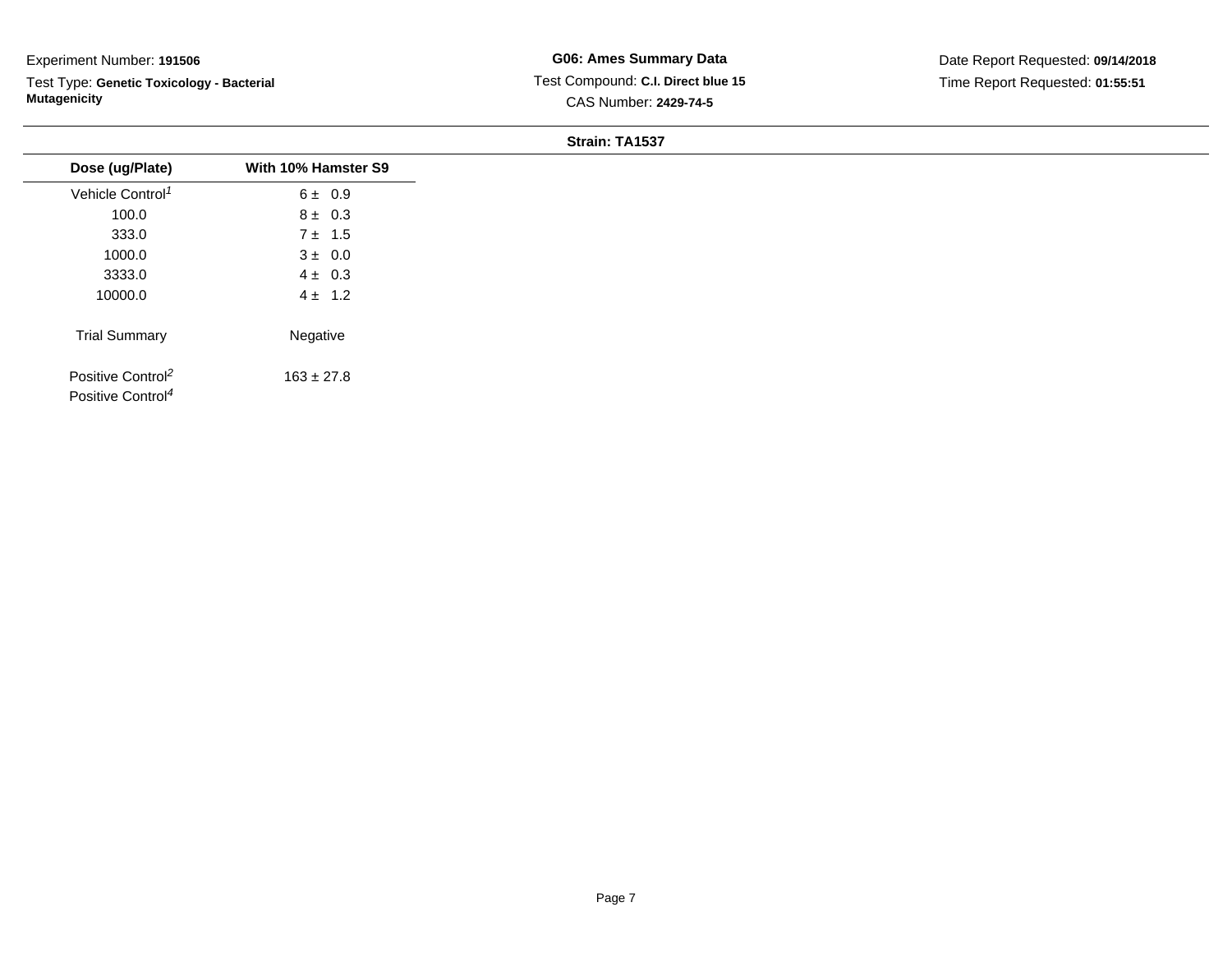Test Type: **Genetic Toxicology - Bacterial Mutagenicity**

## **G06: Ames Summary Data** Test Compound: **C.I. Direct blue 15**CAS Number: **2429-74-5**

|                               |                   |                   | <b>Strain: TA98</b>    |                        |                     |
|-------------------------------|-------------------|-------------------|------------------------|------------------------|---------------------|
| Dose (ug/Plate)               | <b>Without S9</b> | <b>Without S9</b> | <b>With 10% Rat S9</b> | <b>With 10% Rat S9</b> | With 10% Hamster S9 |
| Vehicle Control <sup>1</sup>  | $20 \pm 0.6$      | $12 \pm 2.2$      | $29 \pm 0.9$           | $14 \pm 3.4$           | $22 \pm 3.8$        |
| 100.0                         | $16 \pm 2.0$      | $11 \pm 1.5$      | $32 \pm 2.7$           | $12 \pm 2.0$           | $20 \pm 4.4$        |
| 333.0                         | $14 \pm 2.9$      | $11 \pm 1.3$      | $38 \pm 5.5$           | $15 \pm 1.2$           | $30 \pm 2.3$        |
| 1000.0                        | $15 \pm 1.8$      | $11 \pm 0.9$      | $28 \pm 8.3$           | $19 \pm 0.9$           | $26 \pm 2.9$        |
| 3333.0                        | $14 \pm 2.3$      | $14 \pm 2.5$      | $36 \pm 3.8$           | $15 \pm 0.6$           | $36 \pm 2.4$        |
| 10000.0                       | $13 \pm 2.5$      | $15 \pm 0.9$      | $34 \pm 2.3$           | $16 \pm 1.5$           | $17 \pm 2.4$        |
| <b>Trial Summary</b>          | Negative          | Negative          | Negative               | Negative               | Negative            |
| Positive Control <sup>2</sup> |                   |                   | $942 \pm 83.8$         | $561 \pm 12.0$         | $2076 \pm 87.7$     |
| Positive Control <sup>5</sup> | $170 \pm 15.4$    | $150 \pm 24.2$    |                        |                        |                     |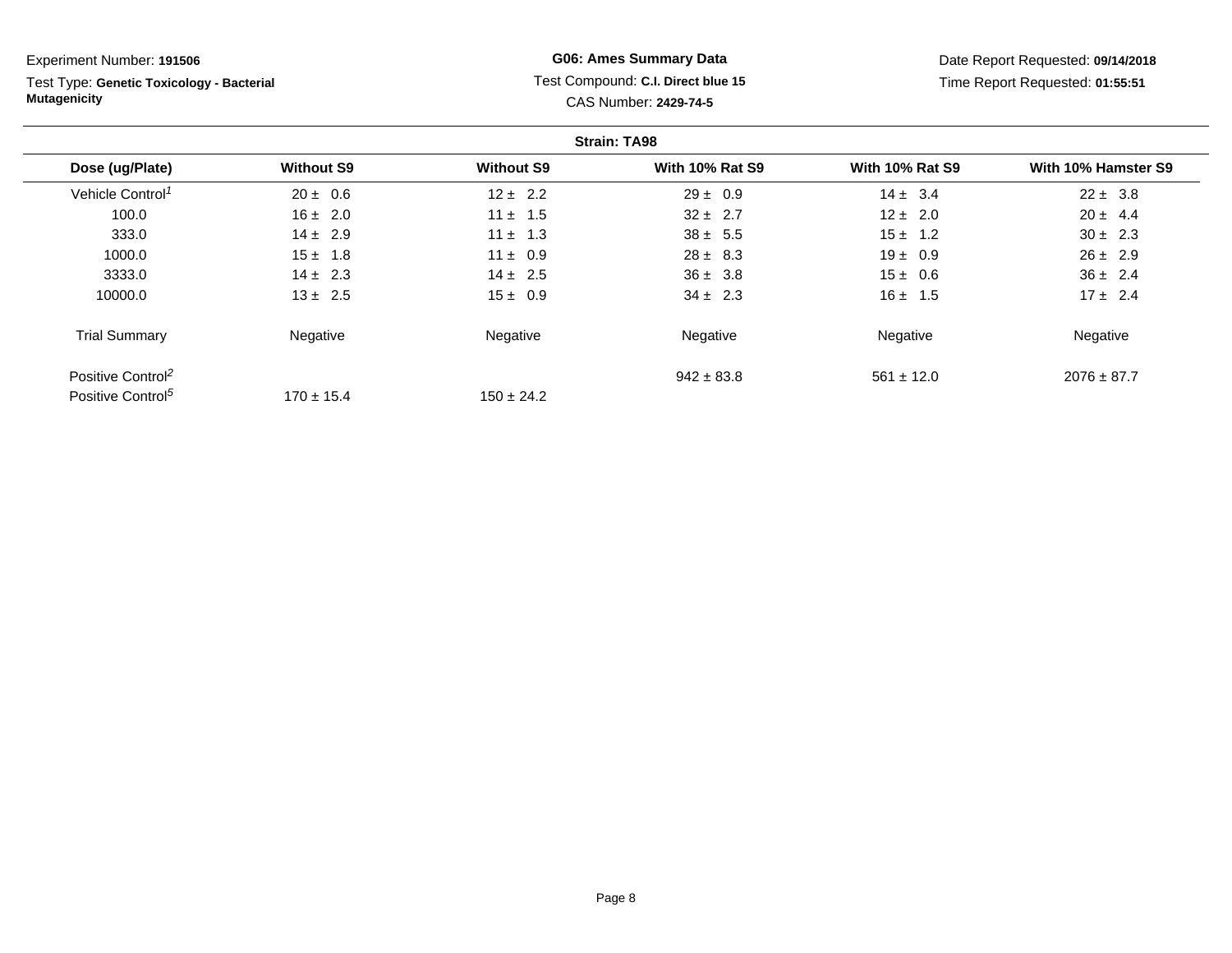Test Type: **Genetic Toxicology - Bacterial Mutagenicity**

**G06: Ames Summary Data** Test Compound: **C.I. Direct blue 15**CAS Number: **2429-74-5**

| Dose (ug/Plate)               | With 10% Hamster S9 |
|-------------------------------|---------------------|
| Vehicle Control <sup>1</sup>  | $17 \pm 3.2$        |
| 100.0                         | $16 \pm 0.9$        |
| 333.0                         | $18 \pm 0.6$        |
| 1000.0                        | $16 \pm 0.9$        |
| 3333.0                        | $18 \pm 0.6$        |
| 10000.0                       | $13 \pm 0.9$        |
| <b>Trial Summary</b>          | Negative            |
| Positive Control <sup>2</sup> | $1590 \pm 52.8$     |
| Positive Control <sup>5</sup> |                     |